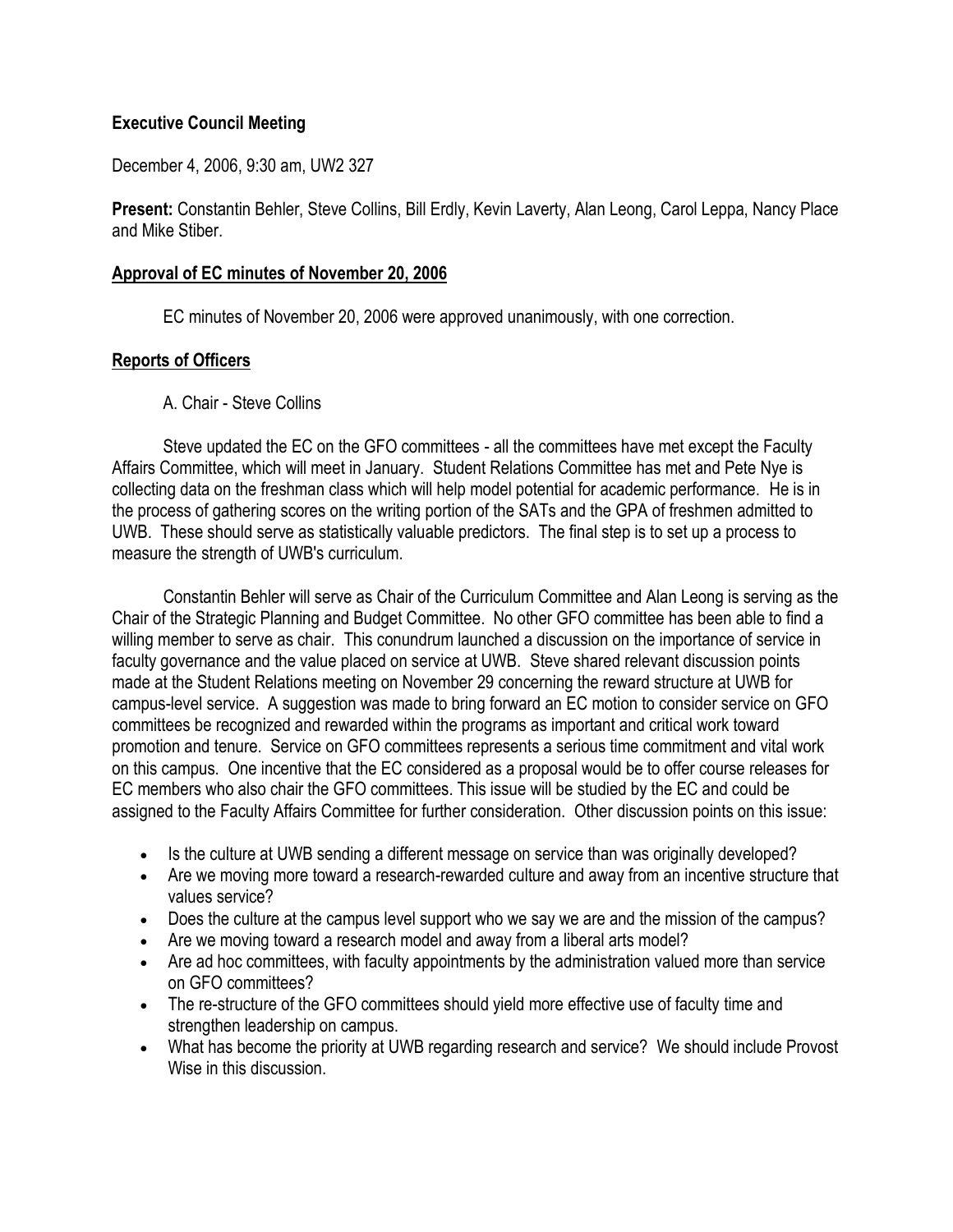The role of FCAS in the oversight of curriculum and the perception that the UW "brand" must be protected across all three campuses.

 Steve also reviewed the UWB Bylaws revision that he is working on with Vice Chancellor Bellamy, Marcy Stein at UWT, Alan Wood, Norm Rose, and Gail Stygall, Chair of the UW Faculty Senate. He distributed the proposal to the EC that he would like to present at the next FCTCP meeting. It is broken down into two parts: first, an appeal to the senate in its current session to add language at two places in the UW Handbook that would differentiate a campus from a school/college; second, a set of discussion points we'd like a tri-campus committee to work on over the next year or so. The discussion points outline more fully the distinctions between "campuses" and schools/colleges as they pertain to campus administration and shared governance. Greatest support has been generated in two areas: autonomy of UWB and UWT over academic standards and admissions. Other issues need to be fleshed out, the role of Vice Chancellors in the UW Handbook, both internally and externally, distinguishing program directors from departmental chairs, authority over promotion and tenure and legislative powers concerning the general welfare of the university.

B. Vice-Chair - Mike Stiber - no report

### **Reports of Committees**

### A. Curriculum Committee

Constantin announced that he was the new Chair of the Curriculum Committee and that IAS will provide the committee with course level guidelines.

- B. Faculty Affairs no report
- C. Instructional and Research Support Committee

Nancy updated the EC on the IRSC's first meeting. The role of the IRSC in providing input on teaching outcomes and assessment and research at UWB was discussed. The committee will gather information from Dan Jacoby, Chair of the Institutional Research Committee, Carolyn Brennan, Director of the Office of Research Support and Becky Rosenberg, Director of the Writing Center.

D. Strategic Planning and Budget

Alan reported that the Strategic Planning and Budget Committee met and he is chairing the committee for Autumn Quarter.

#### E. Student Relations

Carol reported that the Student Relations Committee has met once, no Chair has been appointed.

#### **New Business**

# A. Motion to approve proposal for BA in Applied Computing - Bill Erdly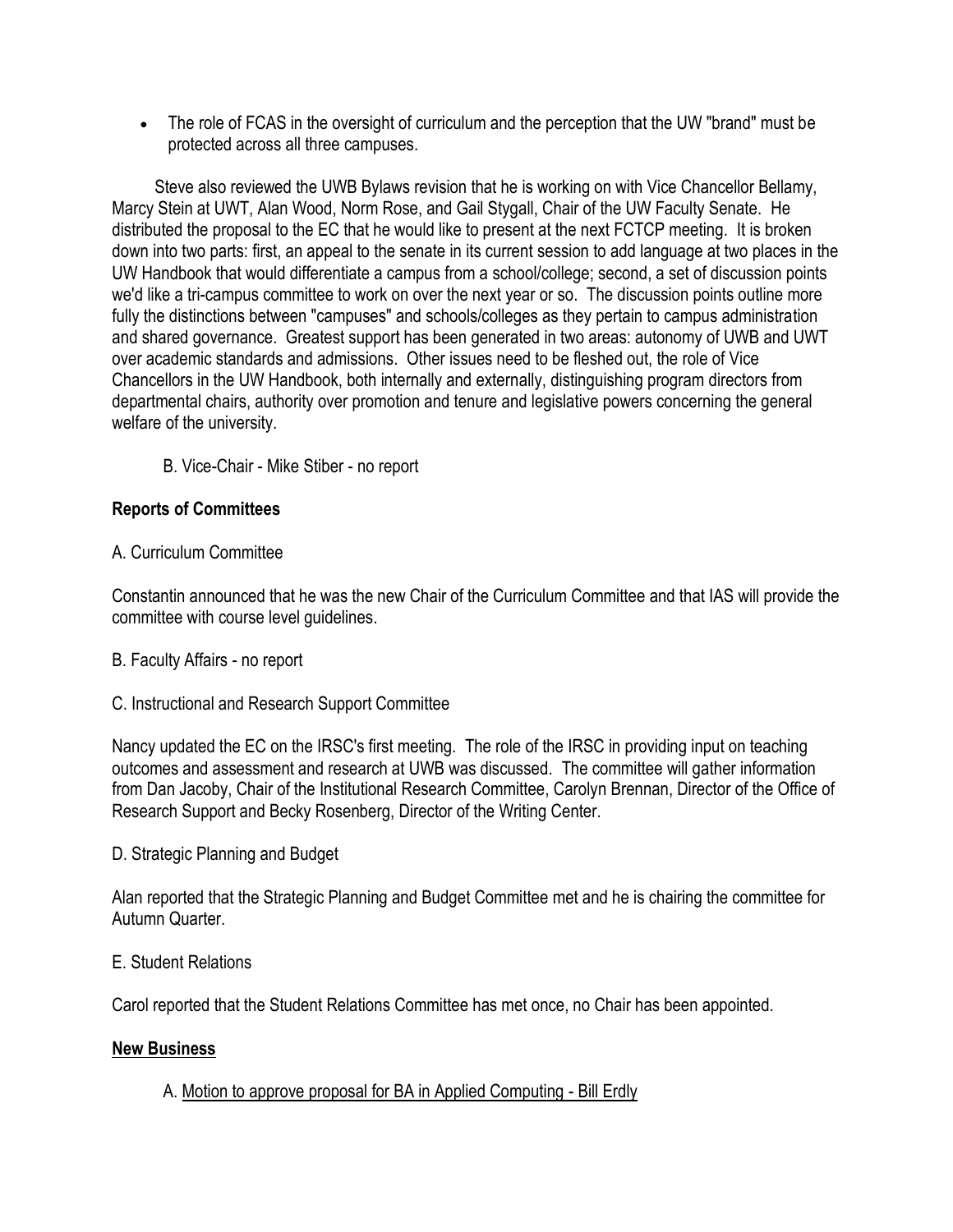Bill presented the "Application to the Higher Education Coordinating Board for a New Degree, Bachelor of Arts in Applied Computing, University of Washington Bothell, December 1, 2006 - Version 2". He told the EC that the CSS Program faculty have unanimously approved the application and he provided some background information on the program. This degree should fill a regional community and industry need for students with specialized knowledge across a wide range of knowledge domains (e.g., business, biotechnology, health sciences, education, the arts and other social/public service sectors). The strength of the program is the interdisciplinary focus, linking to other programs. The BA in Applied Computing will provide a technical base for students in the other UWB programs. Another option for students in the program is to transition to a BS in Applied Computing with additional coursework, these applications will be decided on a case by case basis. Budget information contained in the summary of program costs and revenue met with the EC's approval and the overall integrative potential of this new degree has the support of the EC.

# **Motion:**

 A motion to approve the CSS "Application to the Higher Education Coordinating Board for a New Degree, Bachelor of Arts in Applied Computing, University of Washington Bothell" dated December 1, 2006, Version 2 and move the application forward to the HECB for final approval. The motion carried.

# B. Lower Division Curriculum: an integrated view

 With the first phase of building the lower division curriculum implemented through CUSP, the EC sees it necessary to review the role of faculty governance in the process.

# **EC discussion points:**

- Given that CUSP is not an academic program, does it have curricular authority for the lower division curriculum or does FOCUS assume that responsibility?
- Are curriculum decisions going through FOCUS?
- Do the faculty in CUSP relinguish their vote in their programs or are they voting twice on curriculum?
- What is the status of faculty governance with respect to designing and overseeing curriculum in CUSP?
- Does the CUSP Charter make CUSP only accountable to the Vice Chancellor of Academic Affairs?
- The UW Faculty Handbook gives faculty authority over curriculum, at UWB the EC retains the authority.
- Is UWB outsourcing science and math rather than developing the curriculum in these areas?
- It is perceived that the curriculum design process is proceeding in an autonomous way from the campus level, there is no administrative structure driving the curriculum.
- With the freshman and sophomore curriculum we must assure that we build the foundations to enable students to enter UWB's majors and concentrations.
- We must design pathways to our majors.
- The "sunset clause" in the CUSP Charter calls for a review at the end of the third year.

C. Long-term "outsourcing" of courses to Cascadia